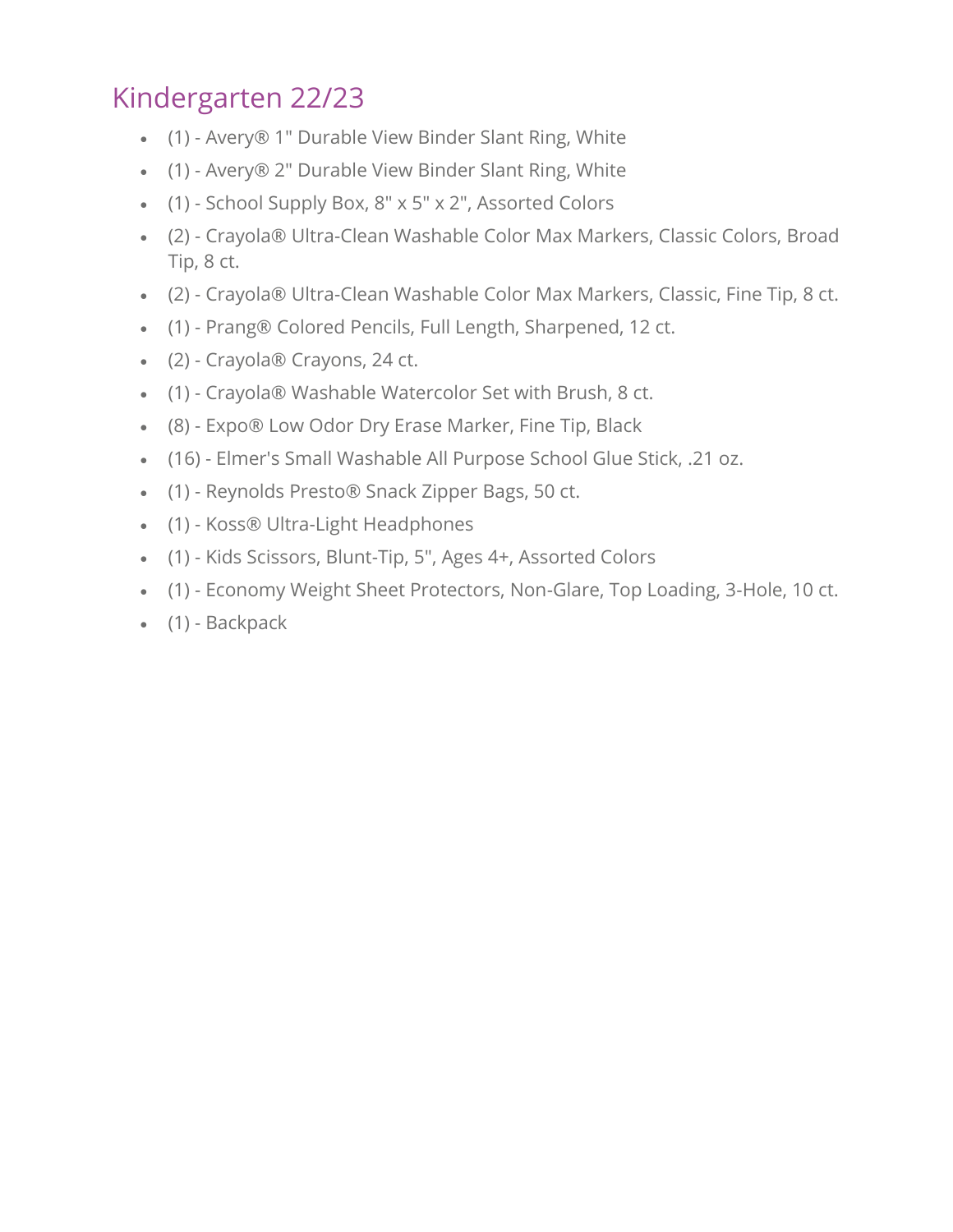# Grade 1 22/23

- (1) School Supply Box, 8" x 5" x 2", Assorted Colors
- (2) Ticonderoga® #2 Pencils, Pre-Sharpened, 12 ct., Yellow
- (2) Pentel® Hi-Polymer Eraser, Large, White
- (1) Crayola® Ultra-Clean Washable Color Max Markers, Classic Colors, Broad Tip, 8 ct.
- (3) Crayola® Crayons, 24 ct.
- (8) Expo® Low Odor Dry Erase Marker, Chisel Tip, Black
- (16) Elmer's Small Washable All Purpose School Glue Stick, .21 oz.
- (1) Scotch® Magic Tape, 3/4" x 300" with Dispenser
- (1) 2 Pocket Heavy Duty Poly Folder, Green
- (1) 2 Pocket Heavy Duty Poly Folder, Blue
- (1) Reynolds Presto® Sandwich Zipper Bags, 40 ct.
- (1) Scotties® Facial Tissues, 2-ply, 110 ct.
- (1) Koss® Ultra-Light Headphones
- (2) Paper Mate® Flair Pen, Medium Point, Purple
- (1) Backpack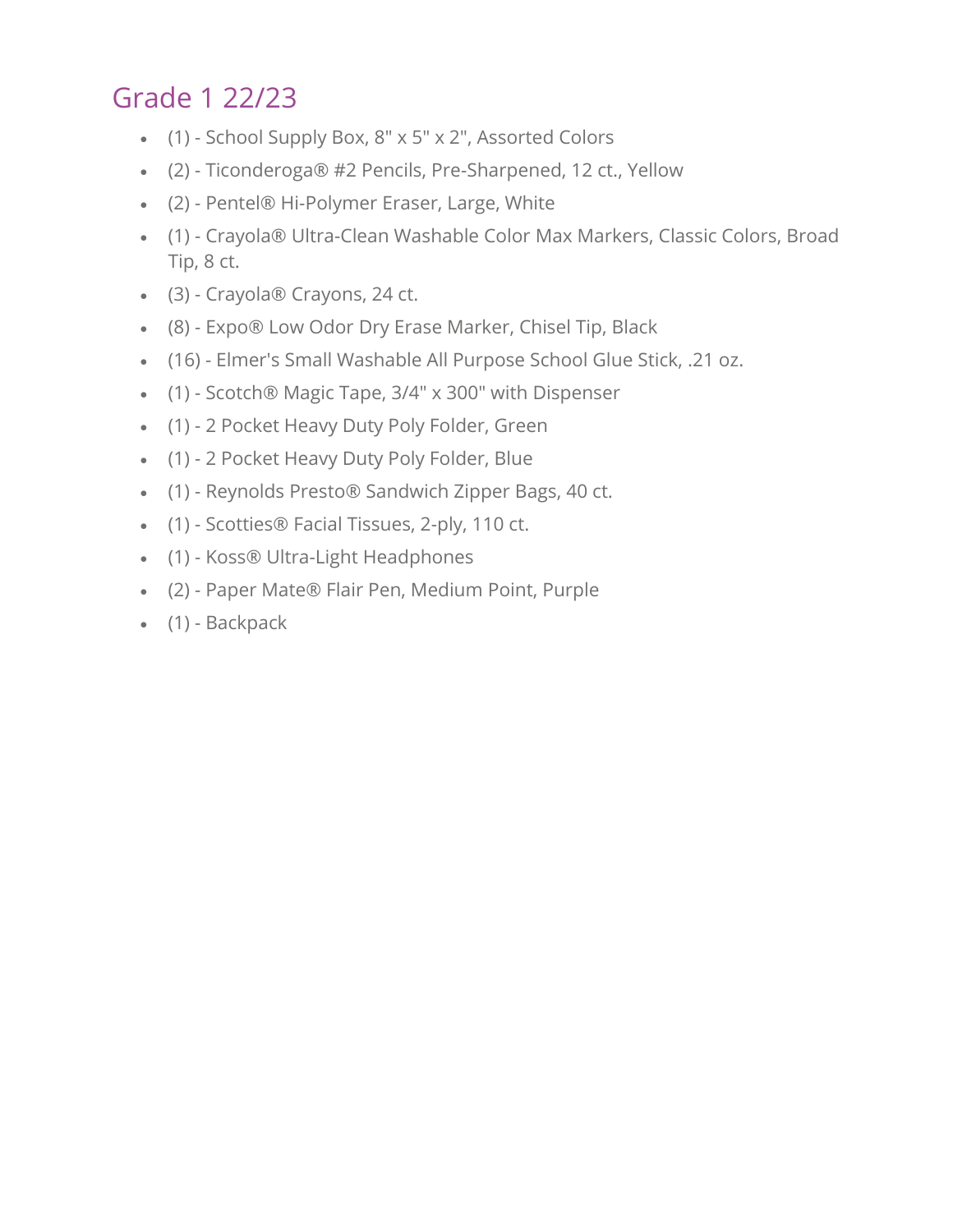## Grade 2 22/23

- (1) Avery® 2" Durable View Binder Slant Ring, White
- (1) School Supply Box, 8" x 5" x 2", Assorted Colors (Blue, Green, Red, Clear)
- (4) Ticonderoga® #2 Pencils, Pre-Sharpened, 12 ct., Yellow
- (2) Bevel Eraser, Pink, Latex-Free
- (3) Crayola® Ultra-Clean Washable Markers, Classic Colors, Broad Tip, 8 ct.
- (2) Prang® Colored Pencils, Full Length, Sharpened, 12 ct.
- (2) Crayola® Crayons, 24 ct.
- (4) Paper Mate® Stick Pen, Medium Pt., Red
- (1) Expo® Low Odor Dry Erase Marker, Chisel Tip, Black
- (4) Elmer's® Small Washable All Purpose School Glue Stick, .21 oz.
- (2) Scotch® Magic Tape, 3/4" x 300" with Dispenser
- (1) Tops® Wide Ruled Spiral Notebook, 100 ct., 3-Hole Punched, Assorted Colors, 10.5" x 8"
- (1) Wide Ruled Composition Book, 100 ct., Black
- (1) 2 Pocket Heavy Duty Poly Folder, Orange
- (1) 2 Pocket Heavy Duty Poly Folder, Blue
- (1) 2 Pocket Heavy Duty Poly Folder, Green
- (1) 2 Pocket Heavy Duty Poly Folder, Red
- (1) Reynolds Presto® Quart Zipper Bags, 24 ct.
- (2) Scotties® Facial Tissues, 2-ply, 110 ct.
- (1) Elmer's® Washable School Glue, 4 oz.
- (1) Koss® Ultra-Light Headphones
- (1) Backpack, prefer without wheels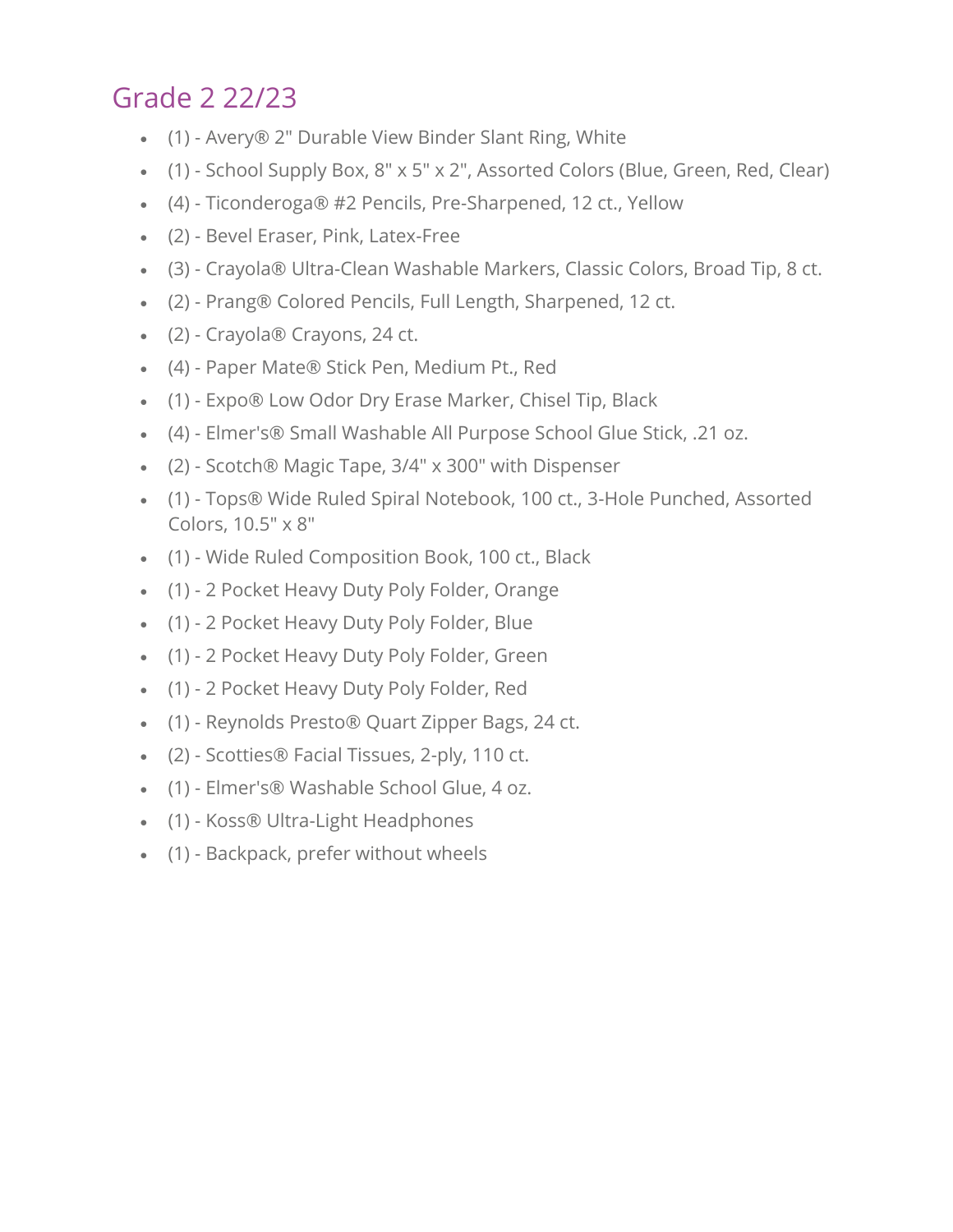### Grade 3 22/23

- (3) Ticonderoga® #2 Pencils, Pre-Sharpened, 12 ct., Yellow
- (2) Bevel Eraser, Pink, Latex-Free
- (1) Prang® Colored Pencils, Full Length, Sharpened, 12 ct.
- (2) Paper Mate® Stick Pen, Medium Pt., Red
- (4) Paper Mate® Flair Pen, Medium Point, Black
- (8) Expo® Low Odor Dry Erase Marker, Chisel Tip, Black
- (6) Sharpie® Permanent Marker, Fine Tip, Black
- (2) Highlighter, Pocket, Yellow, Chisel Tip
- (4) Elmer's Small Washable All Purpose School Glue Stick, .21 oz.
- (3) Wide Ruled Composition Book, 100 ct., Black
- (1) 2 Pocket Heavy Duty Poly Folder, Blue
- (1) 2 Pocket Heavy Duty Poly Folder, Red
- (1) 2 Pocket Heavy Duty Poly Folder, Yellow
- (1) 2 Pocket Heavy Duty Poly Folder, Green
- (1) 2 Pocket Heavy Duty Poly Folder, Black
- (1) Reynolds Presto® Gallon Zipper Bags, 19 ct.
- (2) Scotties® Facial Tissues, 2-ply, 110 ct.
- (1) 3-Ring Nylon Pencil Pouch w/ Mesh Window, 10" x 7.5", Assorted Colors (Black, Blue, Red, Green)
- (1) Westcott® Shatterproof Plastic Ruler, 12", English & Metric, 3-Hole Punched, Clear
- (1) Kids Scissors, Pointed-Tip, 5", Ages 6+, Assorted Colors
- (1) Headphones
- (1) Backpack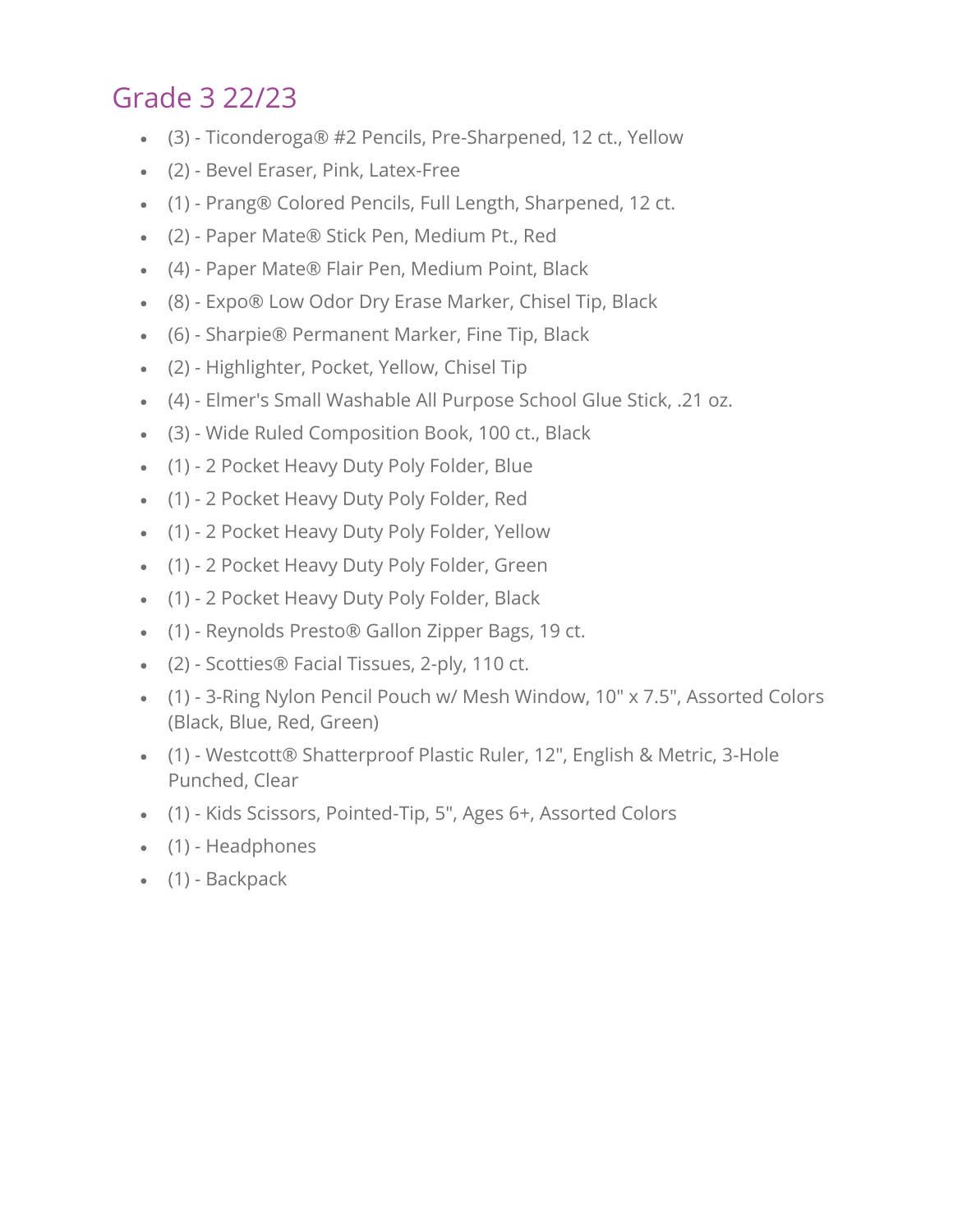# Grade 3 PACT 22/23

- (1) 3-Ring Nylon Pencil Pouch w/ Mesh Window, 10" x 7.5", Assorted Colors (Black, Blue, Red, Green)
- (1) 2 Pocket Heavy Duty Poly Folder, Green
- (1) 2 Pocket Heavy Duty Poly Folder with Brads, Green
- (1) Wide Ruled Composition Book, 100 ct., Black
- (2) Expo® Low Odor Dry Erase Marker, Chisel Tip, Black
- (1) Ticonderoga® #2 Pencils, Pre-Sharpened, 12 ct., Yellow
- (1) Maped® Pencil Sharpener, Metal Blade, Double Hole, Canister, Assorted Colors
- (1) Wide Ruled Filler Paper, 100 ct., 3-Hole Punched, 8" x 10.5"
- (1) Crayola® Crayons, 24 ct.
- (1) Colored Pencils, Full Length, Sharpened, 12 ct.
- (2) Highlighter, Pocket, Yellow, Chisel Tip
- (1) Kids Scissors, Pointed-Tip, 5", Ages 6+, Assorted Colors
- (1) Board Dudes® Dry Eraser
- (1) Dry Erase Board, 9" x 12", Double Sided, Plain/Primary Ruled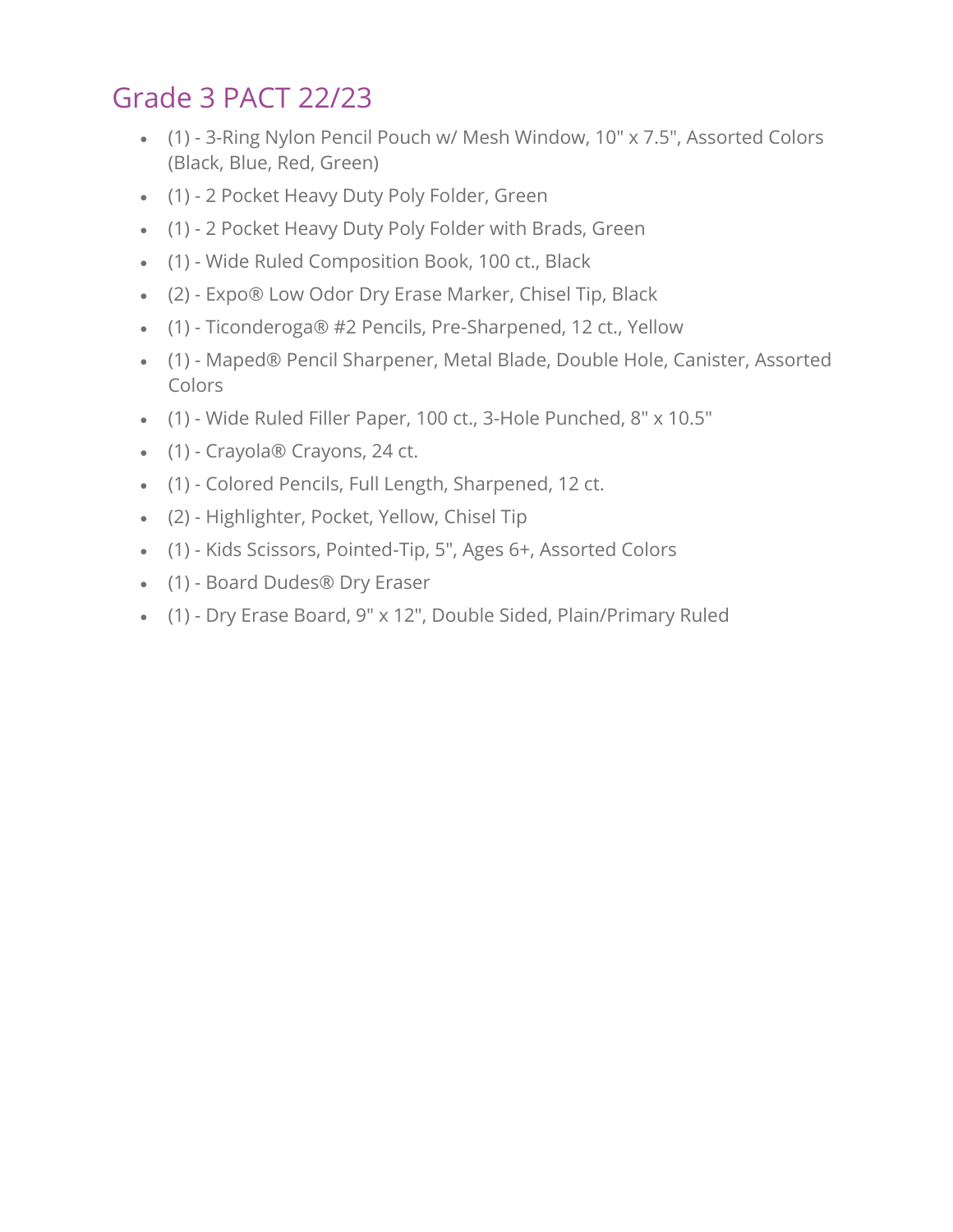### Grade 4 22/23

- (1) Five Star® Flex 1.5" Hybrid NoteBinder, Assorted Colors
- (1) 3-Ring Nylon Pencil Pouch w/ Mesh Window, 10" x 7.5", Assorted Colors (Black, Blue, Red, Green)
- (1) Ticonderoga® #2 Pencils, Pre-Sharpened, 12 ct., Yellow
- (1) Maped® Pencil Sharpener, Metal Blade, Double Hole, Canister, Assorted Colors
- (1) Prang® Colored Pencils, Full Length, Sharpened, 12 ct.
- (1) Paper Mate® Stick Pen, Medium Pt., Red
- (1) Expo® Low Odor Dry Erase Markers, Chisel Tip, 4 ct., Assorted Colors (Black, Blue, Green, Red)
- (2) Highlighter, Pocket, Yellow, Chisel Tip
- (15) Elmer's Small Washable All Purpose School Glue Stick, .21 oz.
- (1) Wide Ruled Spiral Notebook, 3-Subject, 120 ct., 3-Hole Punched, Assorted Colors (Black, Blue, Green, Purple, Yellow, Red), 10.5" x 8"
- (1) Wide Ruled Spiral Notebook, 70 ct., 3-Hole Punched, Black, 10.5" x 8"
- (1) Wide Ruled Spiral Notebook, 70 ct., 3-Hole Punched, Blue, 10.5" x 8"
- (1) Wide Ruled Spiral Notebook, 70 ct., 3-Hole Punched, Yellow, 10.5" x 8"
- (1) Wide Ruled Spiral Notebook, 70 ct., 3-Hole Punched, Red, 10.5" x 8"
- (1) Heavy Duty Poly Folder, 3-Hole, Blue
- (1) Heavy Duty Poly Folder, 3-Hole, Red
- (1) Heavy Duty Poly Folder, 3-Hole, Yellow
- (1) Heavy Duty Poly Folder, 3-Hole, Green
- (1) Heavy Duty Poly Folder, 3-Hole, Black
- (1) Scotties® Facial Tissues, 2-ply, 110 ct.
- (1) Student Scissors, 6", Assorted Colors
- (3) Paper Mate® Flair Pen, Medium Point, Black
- (1) Bevel Eraser, Pink, Latex-Free
- (1) Reynolds Presto® Sandwich Zipper Bags, 40 ct.
- (4) Sharpie® Permanent Marker, Fine Tip, Black
- $\bullet$  (1) Index Cards, 3" x 5" Ruled, 100 ct., White
- (1) Highland® Self Stick Notes, 3" x 3", 100 sheets, Yellow
- (1) Headphones
- (1) Backpack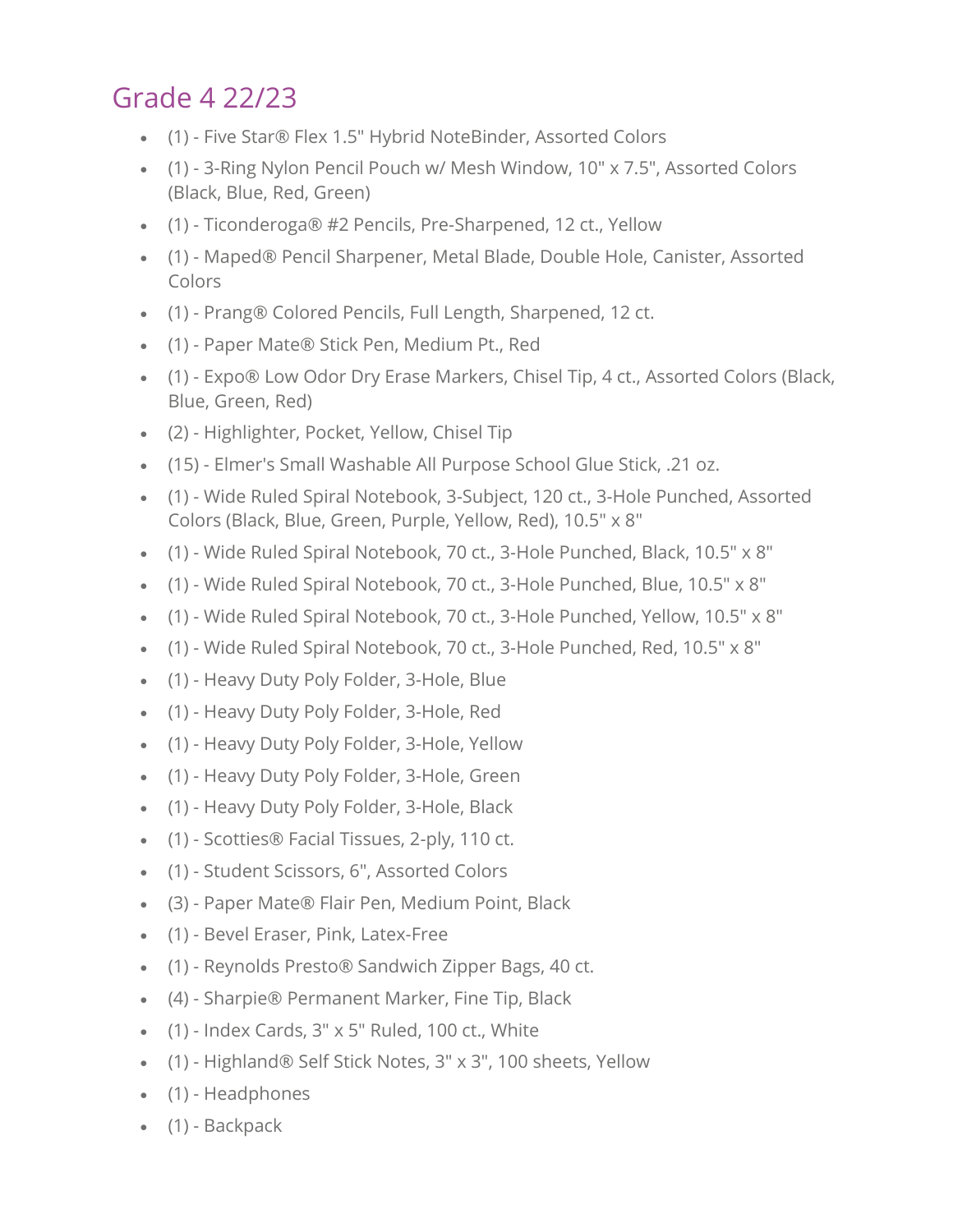# Grade 4 PACT 22/23

- (1) 3-Ring Nylon Pencil Pouch w/ Mesh Window, 10" x 7.5", Assorted Colors (Black, Blue, Red, Green)
- (1) 2 Pocket Heavy Duty Poly Folder, Red
- (1) 2 Pocket Heavy Duty Poly Folder with Brads, Red
- (2) Wide Ruled Composition Book, 100 ct., Black
- (2) Expo® Low Odor Dry Erase Marker, Chisel Tip, Black
- (1) Ticonderoga® #2 Pencils, Pre-Sharpened, 12 ct., Yellow
- (1) Maped® Pencil Sharpener, Metal Blade, Double Hole, Canister, Assorted Colors
- (1) Wide Ruled Filler Paper, 100 ct., 3-Hole Punched, 8" x 10.5"
- (1) Crayola® Crayons, 24 ct.
- (1) Colored Pencils, Full Length, Sharpened, 12 ct.
- (2) Highlighter, Pocket, Yellow, Chisel Tip
- (1) Kids Scissors, Pointed-Tip, 5", Ages 6+, Assorted Colors
- (1) Board Dudes® Dry Eraser
- (1) Dry Erase Board, 9" x 12", Double Sided, Plain/Primary Ruled
- (1) Scotties® Facial Tissues, 2-ply, 110 ct.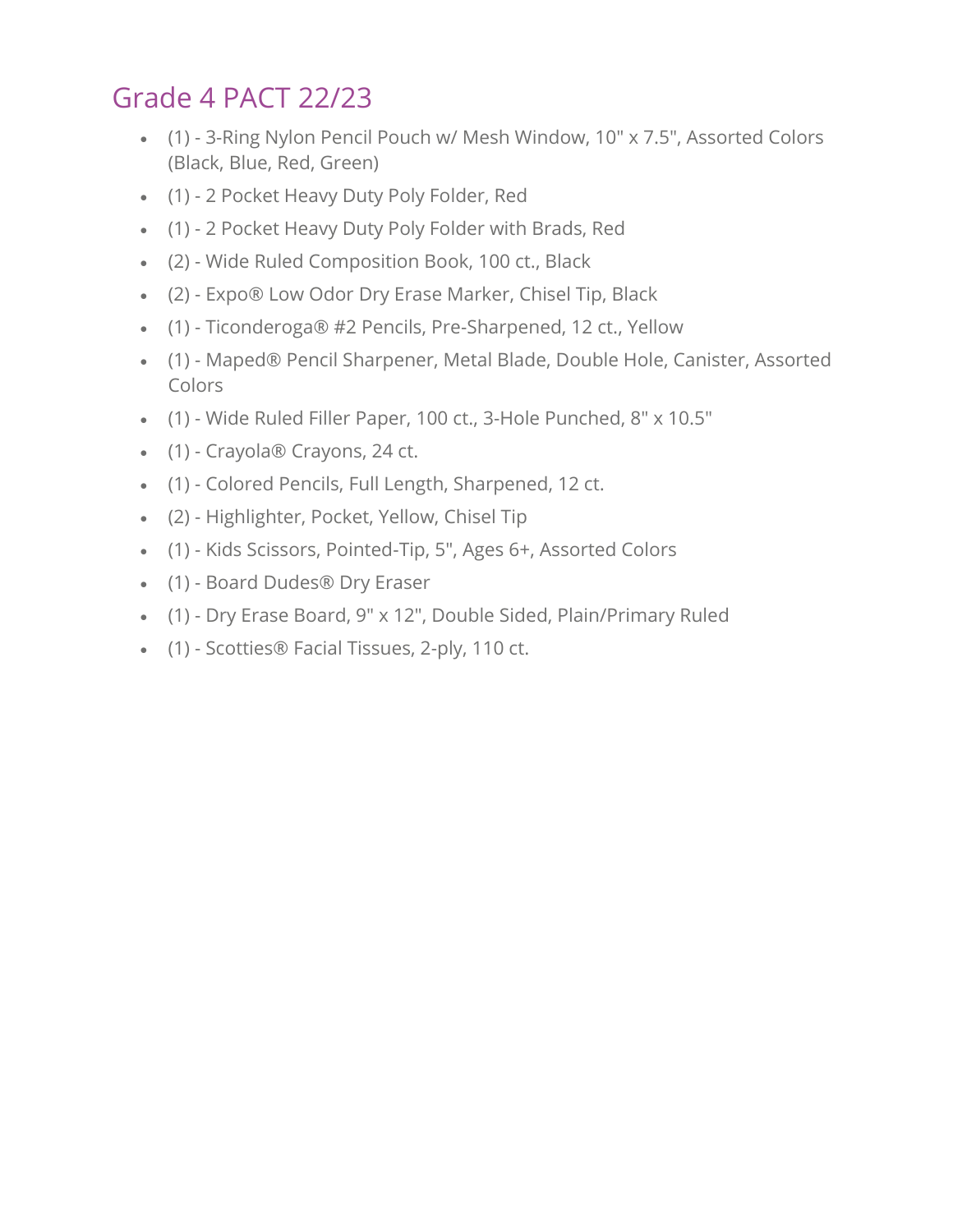## Grade 5 22/23

- (1) Five Star® Flex 1.5" Hybrid NoteBinder, Assorted Colors
- (1) 3-Ring Nylon Pencil Pouch w/ Mesh Window, 10" x 7.5", Assorted Colors (Black, Blue, Red, Green)
- (1) Bevel Eraser, Pink, Latex-Free
- (1) Prang® Colored Pencils, Full Length, Sharpened, 12 ct.
- (6) Expo® Low Odor Dry Erase Marker, Fine Tip, Black
- (6) Sharpie® Permanent Marker, Fine Tip, Black
- (1) Highlighters, Pocket, 5 Pack (Pink, Green, Orange, 2 Yellow)
- (6) Elmer's Small Washable All Purpose School Glue Stick, .21 oz.
- (1) Wide Ruled Filler Paper, 100 ct., 3-Hole Punched, 8" x 10.5"
- (1) Wide Ruled Composition Book, 100 ct., Black
- (1) Wide Ruled Composition Book, 100 ct., Red
- (1) Wide Ruled Composition Book, 100 ct., Blue
- (1) Wide Ruled Composition Book, 100 ct., Green
- (1) Wide Ruled Composition Book, 100 ct., Yellow
- (1) Heavy Duty Poly Folder, 3-Hole, Blue
- (1) Heavy Duty Poly Folder, 3-Hole, Red
- (1) Heavy Duty Poly Folder, 3-Hole, Yellow
- (1) Heavy Duty Poly Folder, 3-Hole, Green
- (2) Scotties® Facial Tissues, 2-ply, 110 ct.
- (3) Forest Choice® #2 Wood Case Pencil, Latex-free Eraser, Pre-sharpened, 12 ct.
- (1) Highland® Self Stick Notes, 1.5" x 2", 100 sheets, Yellow
- (1) Hand Sanitizer with Pump, 8 oz.
- $\bullet$  (2) Index Cards, 3" x 5" Ruled, 100 ct., White
- (1) Scotch® Magic Tape, 3/4" x 300" with Dispenser
- (1) Headphones (wired, non-Bluetooth)
- (1) Student Scissors, 6", Assorted Colors
- (1) Helix®/Westcott Shatterproof Ruler, 12", English and Metric, 3-Hole Punched, Assorted Colors
- (1) Reynolds Presto® Gallon Zipper Bags, 19 ct.
- (1) Backpack